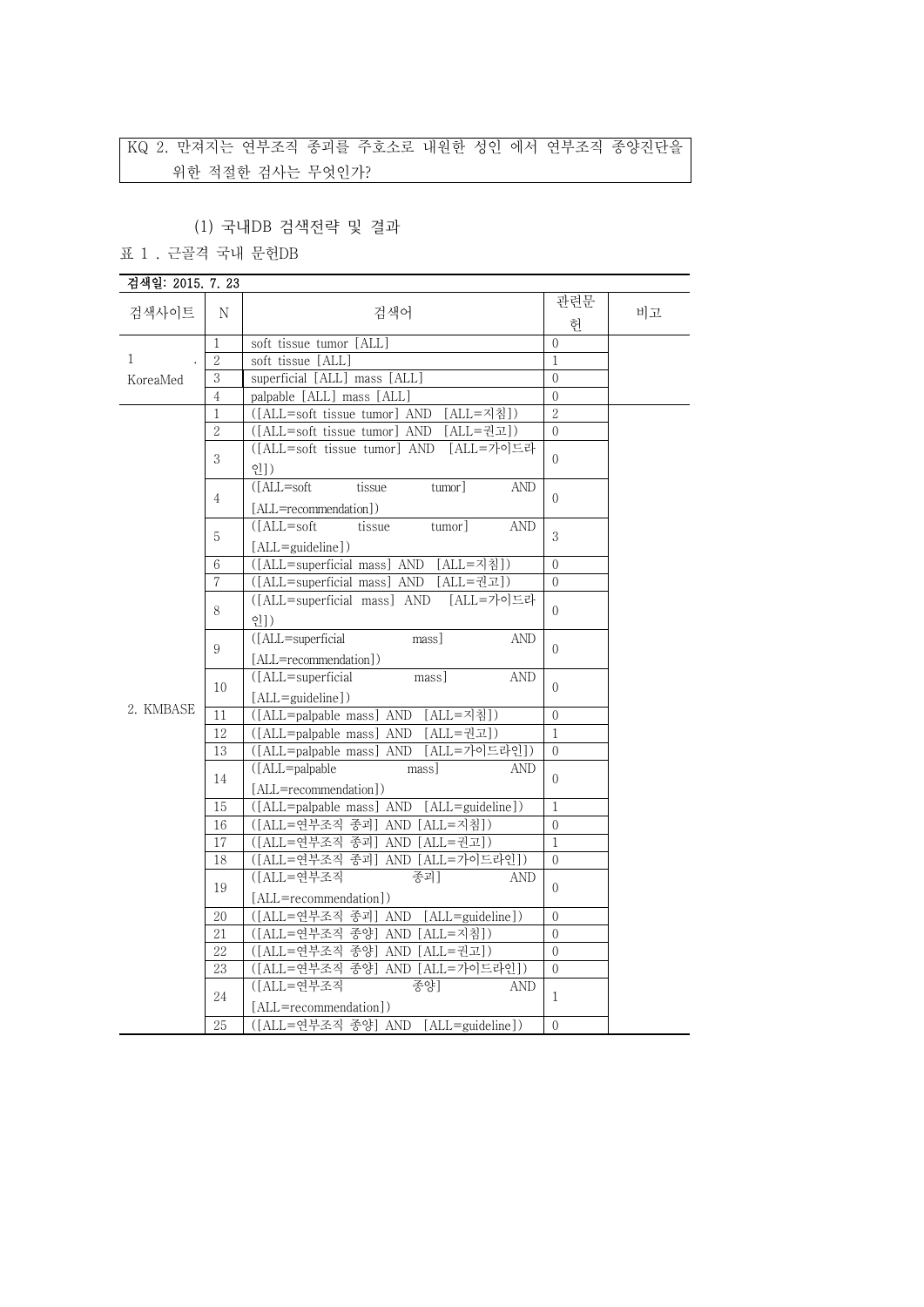## 표 2 . 근골격 국내 진료지침 DB

| 검색사이<br>트 | N | 지침 제목         | 연도 | 개발학회 |
|-----------|---|---------------|----|------|
| 1. KGC    |   |               |    |      |
|           | ↵ | - 0건)<br>소계 ( |    |      |
| 2. KoMGI  |   |               |    |      |
|           |   | 소계<br>0건)     |    |      |

(2) 국외DB 검색전략 및 결과

표 3 . 근골격 국외 Ovid-Medline

| 검색일:  | 2015. 7. 23    |                                                    |         |  |
|-------|----------------|----------------------------------------------------|---------|--|
| 구분    | N              | 검색어                                                | 검색 결과   |  |
| P     | 1              | exp Soft Tissue Neoplasms/ or soft tissue mass.mp. | 22773   |  |
|       | $\overline{2}$ | superficial mass.mp.                               | 22      |  |
|       | 3              | palpable mass.mp.                                  | 1670    |  |
|       | 4              | 1 or 2 or 3                                        | 24410   |  |
|       | 5              | X-Rays.mp. or exp X-Rays/                          | 37982   |  |
|       | 6              | exp Radiography/                                   | 665574  |  |
|       | 7              | exp Magnetic Resonance Imaging/ or MRI.mp.         | 371338  |  |
| 검사    | 8              | exp Tomography, X-Ray Computed/ or CT.mp.          | 410191  |  |
|       | 9              | Comput\$ Tomogr\$.mp.                              | 190643  |  |
|       | 10             | exp Urography/                                     | 19619   |  |
|       | 11             | ultrasonogra\$.mp.                                 | 191964  |  |
|       | 12             | exp Ultrasonography/                               | 262707  |  |
|       | 13             | Sonogra\$.mp.                                      | 45111   |  |
|       | 14             | $or/5-13$                                          | 1339161 |  |
| P&검사  | 15             | 4 and 14                                           | 7959    |  |
|       | 16             | guideline.pt.                                      | 15616   |  |
|       | 17             | practice guideline.pt.                             | 20416   |  |
| 제외기   | 18             | guideline\$.ti.                                    | 49708   |  |
| 준     | 19             | recommendation\$.ti.                               | 24139   |  |
|       | 20             | standard\$.ti.                                     | 66224   |  |
|       | 21             | 16 or 17 or 18 or 19 or 20                         | 148703  |  |
| P&I&G | 22             | 15 and 21                                          | 13      |  |
| 연도    | 23             | limit 22 to $yr="2000$ -Current"                   | 10      |  |
| 종합    |                |                                                    |         |  |

표 4 . 근골격 국외 Ovid-Embase

| 검색일: | 2015. 7. 23    |                                                                               |        |  |  |
|------|----------------|-------------------------------------------------------------------------------|--------|--|--|
| 구분   | N              | 검색어                                                                           | 검색 결과  |  |  |
| P    |                | exp soft tissue tumor/ or exp soft tissue cancer/ or soft tiss<br>ue mass.mp. | 25419  |  |  |
|      | 2              | superficial mass.mp.                                                          | 31     |  |  |
|      | 3              | palpable mass.mp.                                                             | 2083   |  |  |
|      | $\overline{4}$ | 1 or 2 or 3                                                                   | 27453  |  |  |
| 검사   | 5              | $\exp X \, \text{ray}/$                                                       | 35003  |  |  |
|      | 6              | exp radiography/                                                              | 599208 |  |  |
|      | 7              | MRI, mp. or exp nuclear magnetic resonance imaging/                           | 586090 |  |  |
|      | 8              | CT.mp.                                                                        | 308946 |  |  |
|      | 9              | computer assisted tomography/ or Comput\$ Tomogr\$.mp.                        | 578397 |  |  |
|      | 10             | $\exp$ urography/                                                             | 19483  |  |  |
|      | 11             | ultrasonogra\$.mp. or $exp$ echography/                                       | 482860 |  |  |